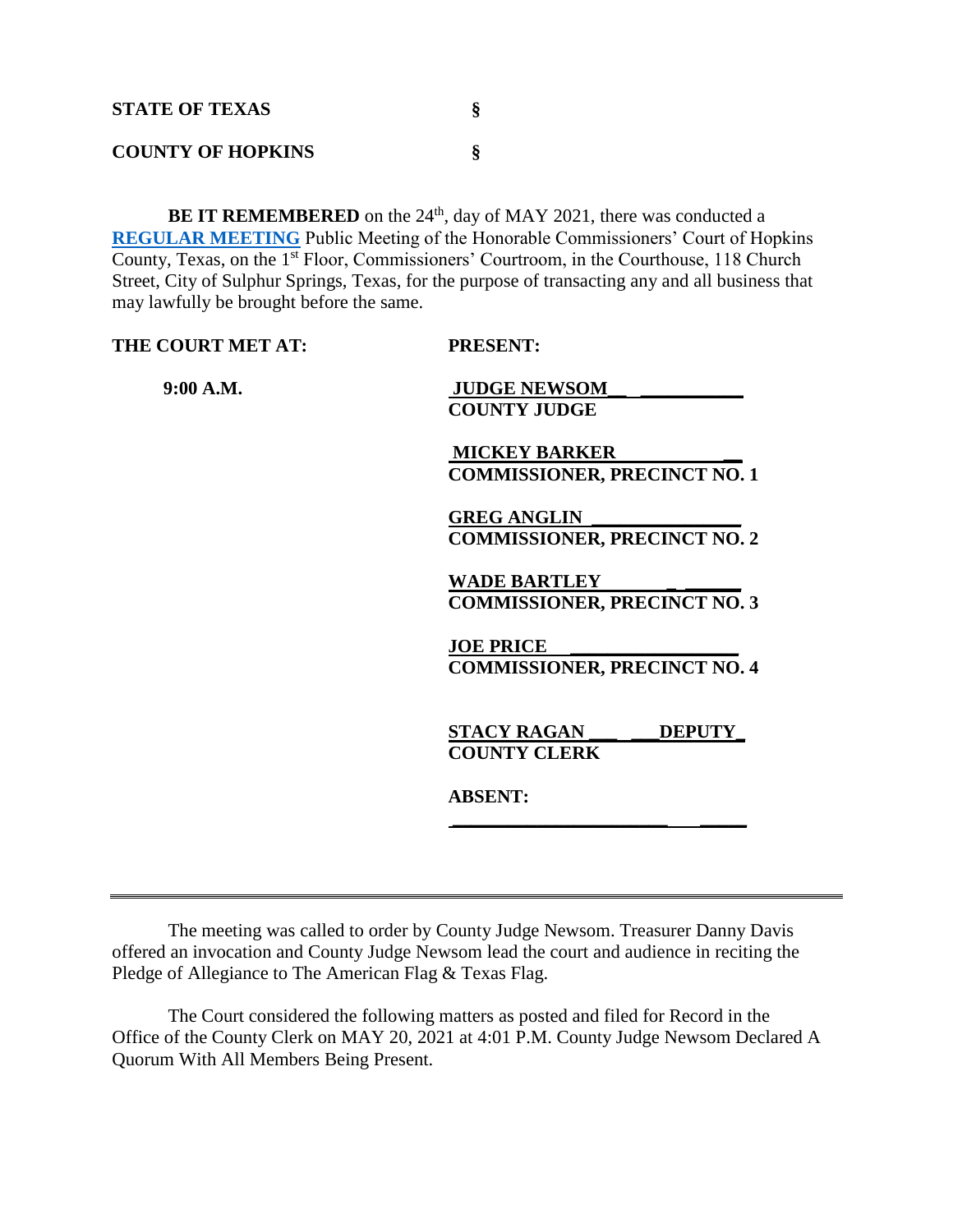#### **CONSENT AGENDA**

Upon motion by Commissioner Bartley, seconded by Commissioner Anglin, and carried unanimously, To Approve The Following Consent Agenda Items.

#### **i) APPROVE PREVIOUS MEETING MINUTES**

The Minutes Of The **Work Session** Held MAY 10, 2021, In Meeting Room One On The Third Floor Of The Hopkins County Courthouse Located At 118 Church St., Sulphur Springs, TX.

The Minutes Of The **Regular Meeting** Held MAY 10, 2021, In Commissioners' Courtroom Located On The First Floor Of The Hopkins County Courthouse Located At 118 Church St., Sulphur Springs, TX.

## **ii) APPROVAL OF UTILITY EASEMENTS, BURIAL OF TELEPHONE CABLES AND CONSTRUCTION OF WATER DISTRIBUTION FACILITIES:**

## **NO ACTION TAKEN**

## **CITIZENS COMMENTS**

Dwight Maxson Spoke And Expressed His Appreciation To Commissioners For The Solar Project. He Stated He Has Owned Property Southeast Of Dike For Over 30 Years.

Michele Barnes, A Dike Citizen, Spoke And Stated How She Is Against The Solar Farm Going Into Dike And How The Deeper She Researches About The Solar Farms The More Disheartening It Is.

Tim Fuller, A Dike Property Owner, Spoke About The Meeting Commissioner Wade Bartley Put Together For The Dike Residents And How It Went Wrong And The Citizens Of Dike Should Not Have Acted The Way They Did. He Stated Even Though He Was Not A Part Of The Meeting He Called Commissioner Bartley And Apologized For The Behavior At The Meeting. He Thanked The Commissioners For Their Effort And Work With The Solar Farm.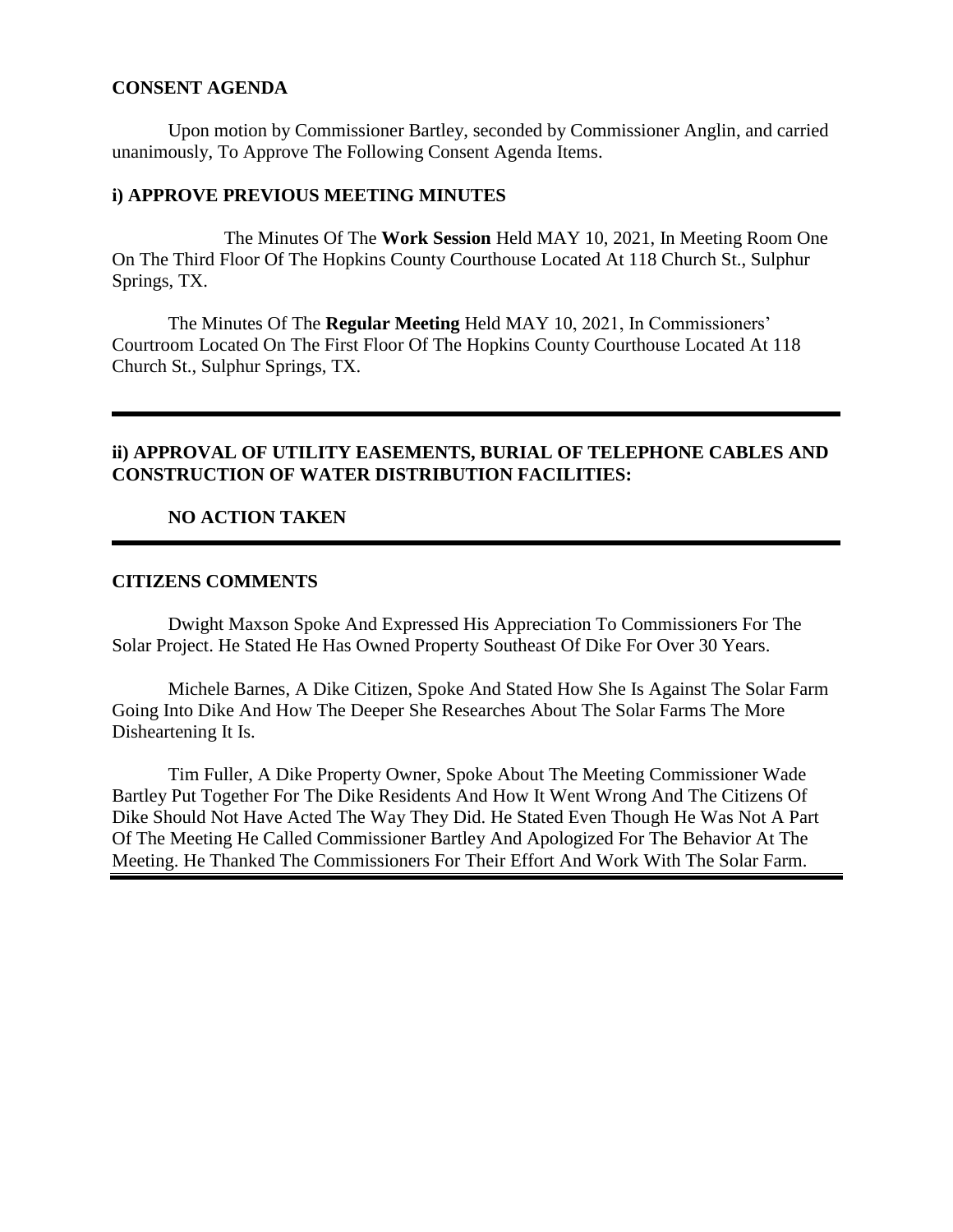#### **OTHER COUNTY BUSINESS**

## **i) COUNTY TO CONSIDER AND APPROVE AN UPDATE TO THE INVESTMENT POLICY**

Upon motion by Commissioner Barker, seconded by Commissioner Bartley and carried unanimously, To Consider And Approve An Update To The Investment Policy. Auditor Shannah Aulsbrook Spoke And Stated This Is The Same Investment Policy That Was Passed In 2014 To Satisfy The Local Government Code 116.112 That States We Have To Adopt An Investment Policy. We Are Just Updating The Policy With Treasurer Danny Davis' Name On It. A Copy Is Attached Hereto And Made A Part Hereof. [\(Ex. 1\)](Links%202021-05-24-Regular/01%20Investment%20Policy_1.pdf)

#### **ii) MONTHLY REPORTS FROM COUNTY OFFICES**

The Monthly Reports From The Following Offices Were Reviewed By The Court And Recorded In The Minutes: Constable, Precinct #1, Constable, Precinct #2, District Clerk, Environmental, Environmental-Law Enforcement, Extension Office, Fire Department, JP#1, Sheriff, Tax Office, And Treasurer. A Copy Is Attached Hereto And Made A Part Hereof. [\(Ex.2\)](Links%202021-05-24-Regular/02%20Monthly%20Reports_1.pdf)

## **BUDGET AMENDMENTS AND LINE ITEM TRANSFERS**

Upon motion by Commissioner Price, seconded by Commissioner Barker and carried unanimously, To Approve Budget Amendments And Line Item Transfers. Auditor Shannah Aulsbrook Spoke And Stated There Is A Budget Amendment For The Fire Department. They Received Payment For A Fire Truck That Was In An Accident, While Out On A Scene, For \$3,925.75. That Will Be Moved From Insurance Proceeds Into Repairs & Maintenance. The Fire Department Also Has An Emergency Budget Amendment For \$75,000.00 From General Fund Balance Into County Fire Department To Address Unforeseen Repairs And Maintenance So Be Able To Finish Out The Budget Year. A Copy Is Attached Hereto And Made A Part Hereof. [\(Ex.3\)](Links%202021-05-24-Regular/03%20Budget%20Amendments_1.pdf)

#### **BILLS, REVENUES AND EXPENSES PAYROLL AND FINANCIAL STATEMENTS**

All Bills, Revenue, Expenses, Payroll And Financial Statements, On File In The Office Of The County Clerk Were Approved, Upon Motion By Commissioner Bartley, Seconded By Commissioner Price, And Carried Unanimously.

#### **GRANTS**

#### **NO ACTION TAKEN**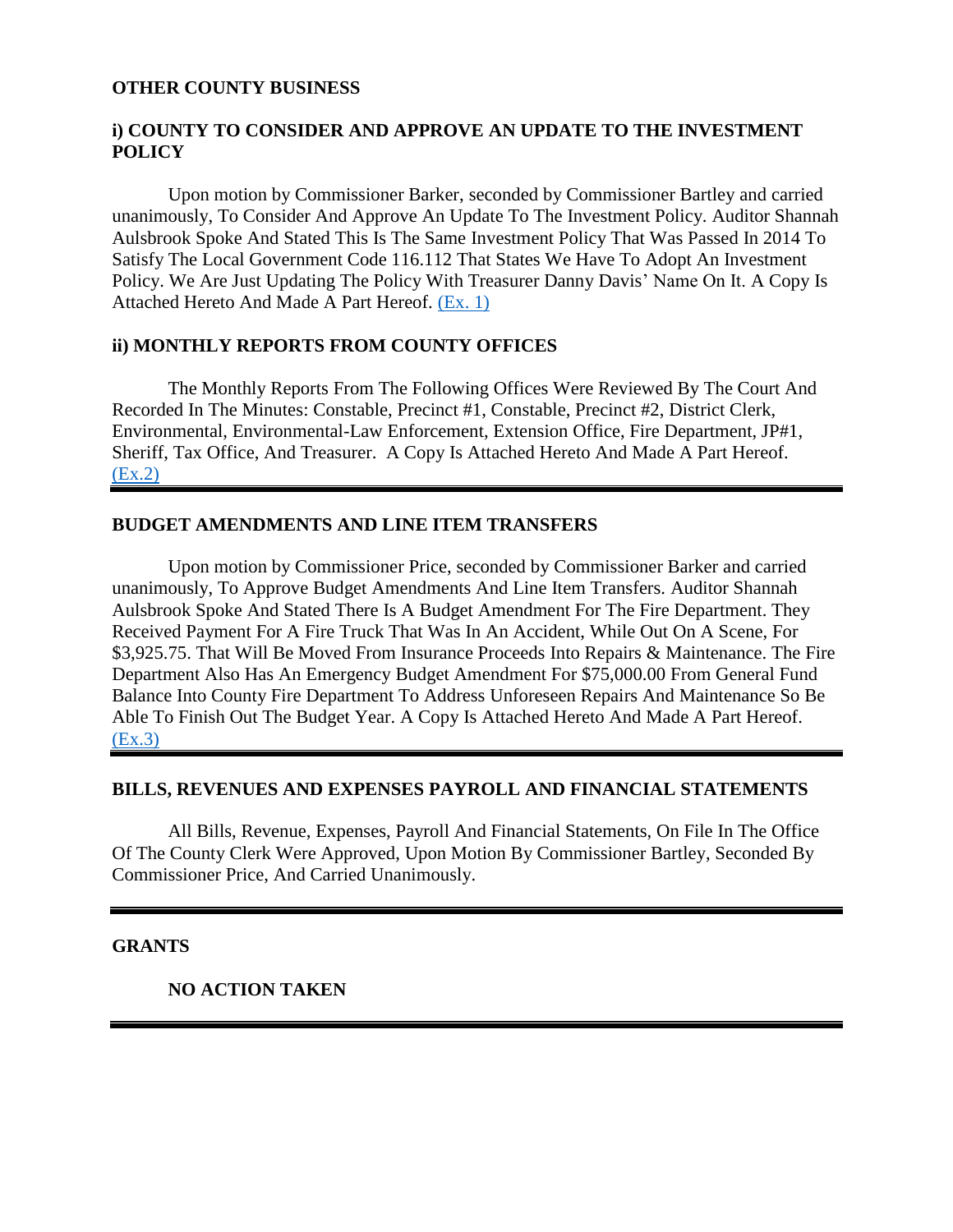#### **NO ACTION TAKEN**

#### **CONTRACTS**

**NO ACTION TAKEN**

## **PERSONNEL MATTERS**

# **NO ACTION TAKEN**

## **DISPOSAL OF ASSETS**

## **NO ACTION TAKEN**

#### **RESOLUTIONS AND PROCLAMATIONS**

## **NO ACTION TAKEN**

# **RECESS INTO EXECUTIVE SESSION PURSUANT TO SECTION 551.072 OF THE TEXAS GOVERNMENT CODE**

Upon motion by Commissioner Anglin seconded by Commissioner Bartley and carried unanimously, To Recess Into Executive Session At 9:19 A.M. To Discuss Personnel Matters Pursuant To Section(s) 551.072 Of The Texas Government Code.

# **RECONVENE TO OPEN SESSION TO CONSIDER ACTION, IF ANY, ON ITEMS DISCUSSED IN EXECUTIVE SESSION**

Upon motion by Commissioner Bartley seconded by Commissioner Price and carried unanimously, To Reconvene To Open Session At 10:44 A.M. To Consider Action, If Any, On Items Discussed In Executive Session.